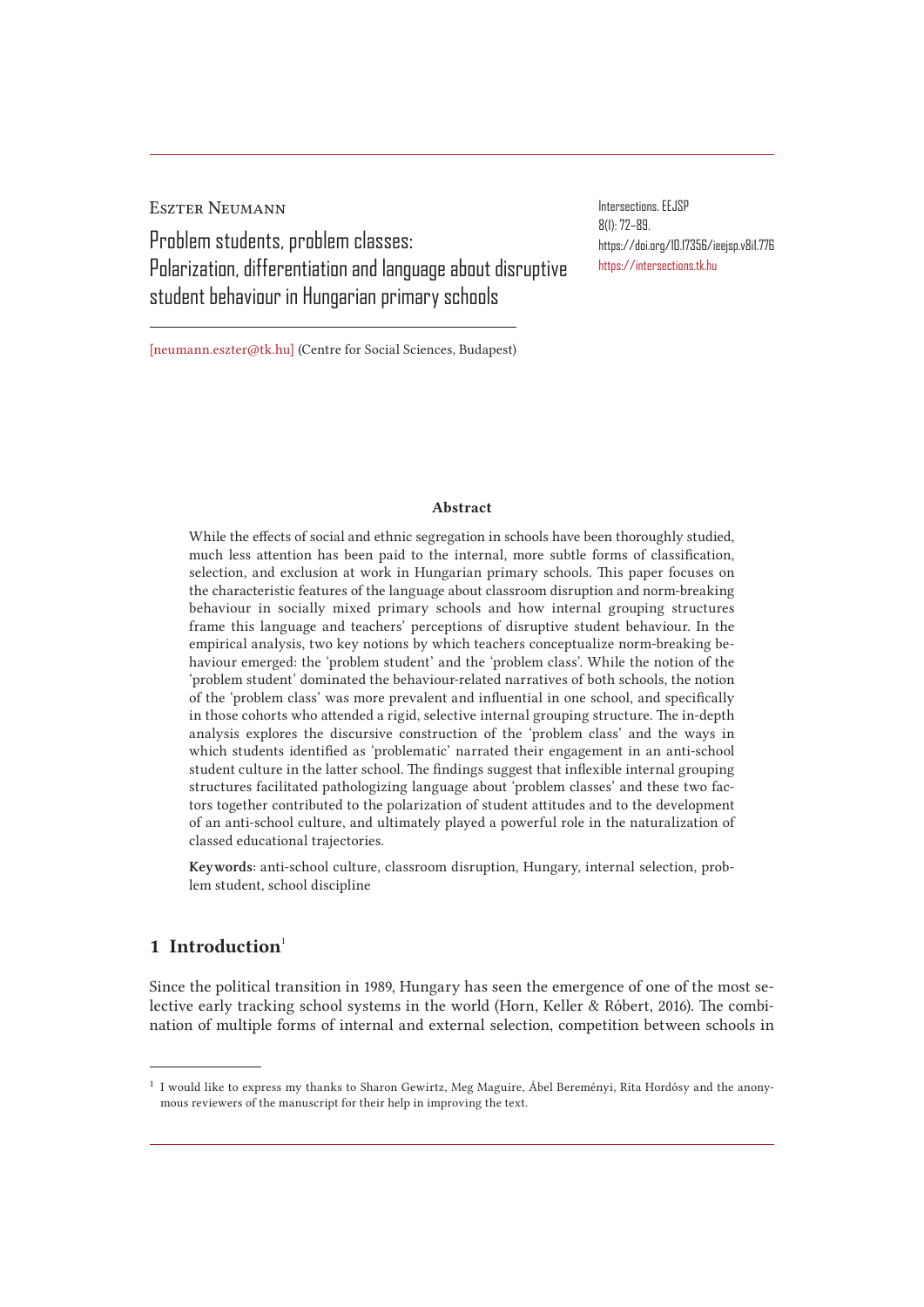the primary-school market, strong tracking at the secondary level, as well as various forms of differentiation and exclusion within schools effectively hinder intergenerational mobility and increase intra-generational inequalities in Hungary (Horn et al., 2016). While the effects of social and ethnic segregation among schools have been widely studied by social scientists, much less attention has been paid to internal, more subtle forms of classification, selection and exclusion at work in Hungarian schools and their impact on learner identities. Moreover, while the forms of symbolic domination and the misrecognition of Roma students have been thoroughly explored by Hungarian sociologists in the last decades, research has paid much less attention to the symbolic violence suffered by working-class students. Contributing to filling this gap in the literature, my paper pays special attention to how a working-class family background features in school language and how this affects teacher-student relations, forges learner identities, and contributes to the disaffection of working-class students. Furthermore, the novelty of the paper is that it explores the interaction between rigid internal school structures and teachers' perceptions of differences between student groups and approaches to student behaviour in the Hungarian context. Through the lens of the school-level narrative framework on classroom disruption and norm-breaking behaviour, the analysis reconstructs the ways in which 'problem identities' are being imposed on working-class students in the studied primary school.

The empirical discussion unpacks two key concepts which teachers used to conceptualize norm-breaking behaviour: the 'problem student', which seems to be a more general feature of the behaviour-related language in Hungarian primary schools, and the 'problem class', which seems to correspond with rigid internal structures. The core part of the paper involves a 'thick' case study on the discursive construction of the 'problem class', and throws light on the ways in which behaviour-related 'problems' are bound to school structures and deeply situated in the perception of social class. The case study suggests that the combination of internal selective practices and pathologizing, essentializing school narratives on student behaviour powerfully cement classed educational trajectories.

## 2 Theoretical background: The systemic production of educationally problematic identities

The ways in which education systems subtly but powerfully shape class and class inequalities have been thoroughly examined and consistently confirmed by sociologists of education since the 1950s (Weis, 2010). It has been compellingly argued that ethnic and class disparities translate into different family and school practices that lead students from less educated backgrounds to resist learning (Bernstein, 1971; Bourdieu & Passeron, 1990; Bourdieu, 1980, 1984; Lareau, 1987).

Schools reward the social and cultural resources of middle-class students whose behaviour represents what is 'proper', 'normal' and expected by teachers. These expectations make up the implicit system of normativity in schools (Calarco, 2014; Lareau, 2011). A school's institutional habitus (Ingram, 2009), similarly to the habitus of individuals, is a 'system of lasting, transposable dispositions' (Bourdieu, 1977, p. 82); the product of historical, social and cultural actions and interactions. Amongst other key aspects of the school ethos, the institutional habitus, built up from taken-for-granted assumptions, powerfully influences the ways in which disruptive behaviour is tackled (Deakin & Kupchik, 2016), the collective under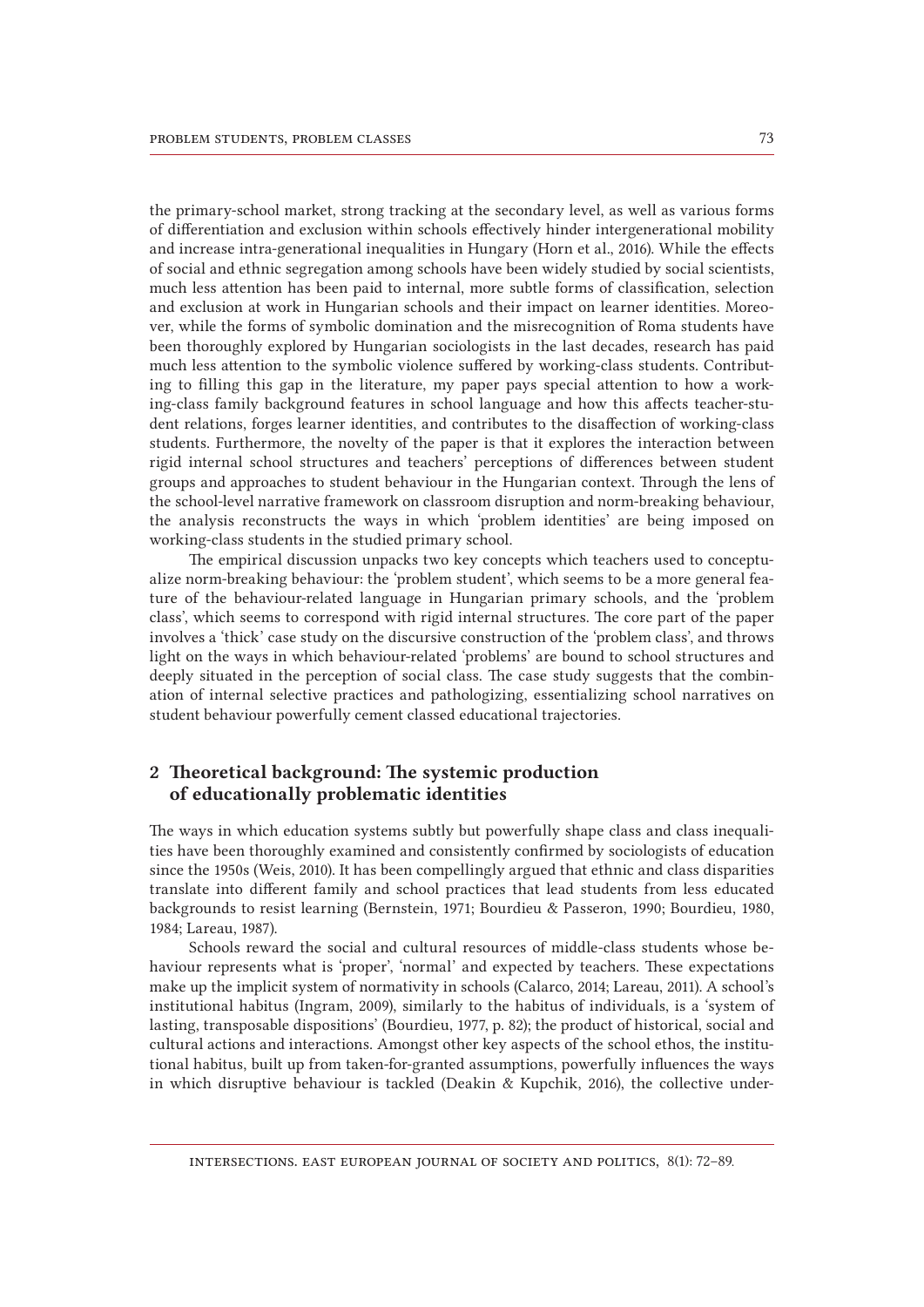standing of what constitutes disruptive behaviour, interactions between teachers and students, as well as the language used to describe these incidents (Deakin & Kupchik, 2018).

Language plays a significant role in the exercise of power and domination (Bourdieu, 1989; Bourdieu & Passeron, 1990; Bourdieu & Thompson, 1991). Language operates as a structuring force in shaping classifications and assumptions about expected knowledge and behaviour in the classroom. In educational contexts, the power of language becomes palpable when certain students are labelled naturally inferior because they fail to conform to the expectations of the school. When these students react against labelling by performing some form of norm-breaking behaviour, they are sanctioned (Marsh, 2018; Shalaby, 2017). Labelled individuals may eventually embrace their deviant status (Becker, 1963). Repeated interactions and interplays of norm-breaking behaviour and sanctioning responses confirm the immanent problematic personalities of those labelled deviant in the eyes of the dominant groups and thus legitimize the punishments used to discipline them (Vesikansa & Honkatukia, 2018).

The tradition of British school ethnographies similarly placed class relations at the centre of understanding the reproduction of social inequalities, the ways in which schools act as institutions of social control, and the causes of the academic underperformance of working-class students (e.g., Lacey, 1970; Willis, 1977; Llewellyn, 1980; Abraham, 1989; 1995; Ball, 1981). In the following analysis, I will greatly rely on the theory of differentiation and polarization developed and refined in three British English ethnographic monographs written by Hargreaves (1967), Lacey (1970), and Ball (1981) and tested in several consecutive studies. The heuristic potential of these studies lies in the fact that they discuss the structures of schooling, schools' language about abilities and behaviour, and student attitudes to education using a common framework. According to Lacey (1970, pp. 49–73), typically in schools with inflexible, internal grouping structures, the differentiation of pupils based on an academically oriented value system leads to the polarization of students' attitudes toward schooling and into the development of pro-school and anti-school student cultures. Such polarization in attitudes, Lacey found, tended to further strengthen the original differentiation and influentially shaped students' study pathways. Lacey (1970, pp. 172, 178) argued that 'teacher behaviour, conditioned by the reputation of the pupil, is one of the central factors producing differentiation'. While British school ethnographies predominantly concentrated on secondary schools, similar processes seem to be in operation from the early years onwards in Hungarian primary schools.

Another robust stream of school ethnographies has focussed on student resistance rather than school structures and sought to explain how working-class youth (Bowles & Gintis, 1976; Apple, 1979; Giroux, 1983; Willis, 1977) and students of colour (Ogbu, 1987; Fordham & Ogbu, 1986; Cumins, 1986) become more likely to resist school values and develop an anti-school culture. Perhaps the most influential work on working-class boys' resistance to learning is Paul Willis's (1977) book on how English working-class boys actively rebel and reproduce their class position. However, more recent studies have once again emphasised the significance of school structures and the situated development of anti-school student cultures. McFarland (2001), from a study of everyday forms of active resistance in US secondary schools, challenged the causal link between race, class and classroom disruption established in the above-cited literature and contended that resistance does not necessarily relate to class or ethnicity but to school and classroom characteristics, the organization of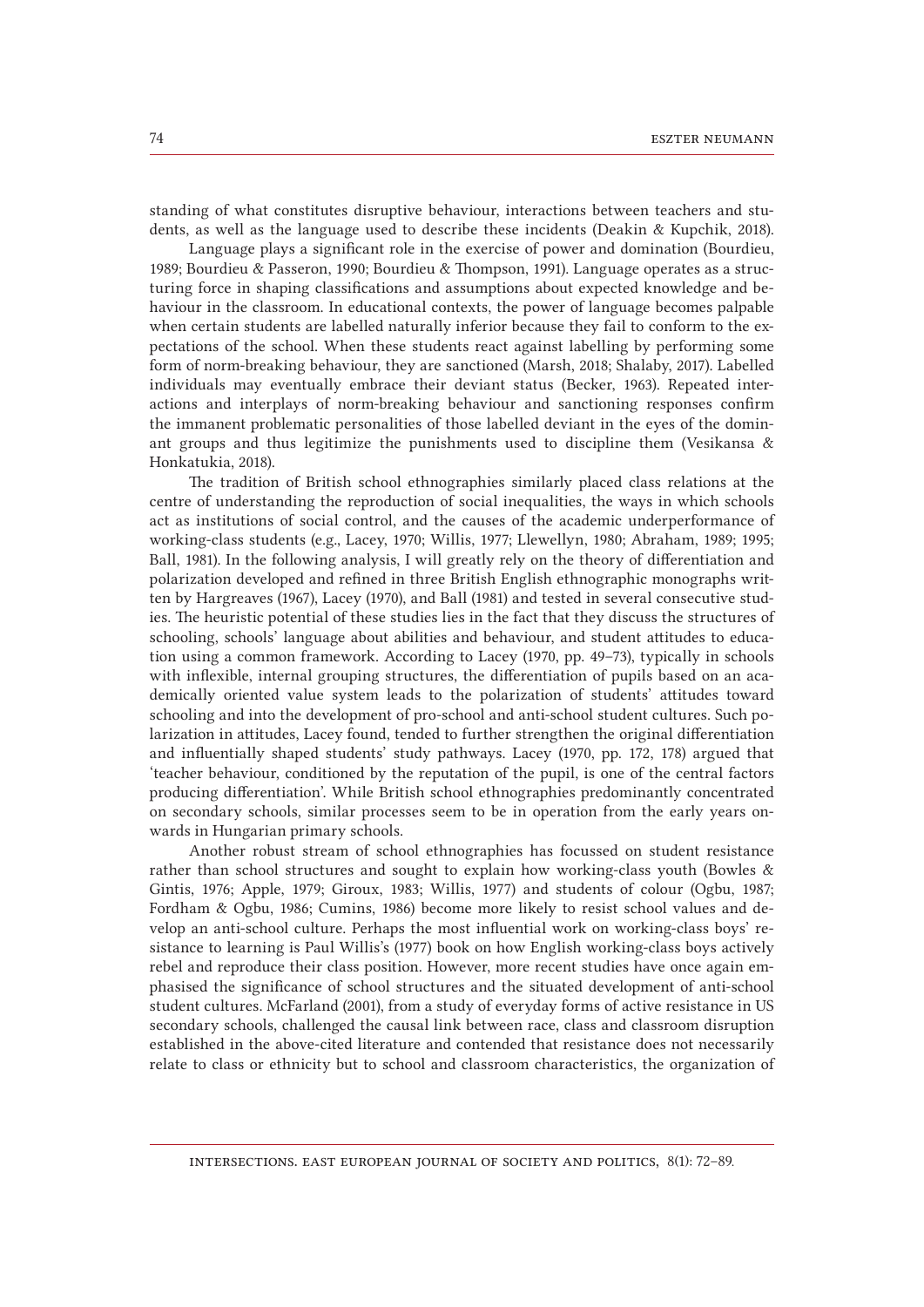classroom activities (instructional forms and taught content), as well as to the characteristics of classroom social networks and the quality of friendships and cliques. We could argue that in the Hungarian context, where students study in and belong to the same group throughout their eight years of primary schooling, stable friendship ties may have even stronger effects on the dynamics of classroom disruption, the formation of defiant class identities, and teachers' labelling practices.

#### 3 Methodology

The findings presented hereunder come from a larger-scale doctoral project which compared categorization processes related to ability grouping and managing behaviour in English and Hungarian schools (Neumann, 2018). The following analysis builds on ethnographic data collection in two Hungarian primary schools over a period of five months in the 2014/2015 school year. The Hungarian fieldwork was conducted in a mid-size Hungarian town. I aimed to select 'ordinary schools' (see Ball, Maguire & Braun, 2011, p. 13) which were not outliers in terms of the relevant aspects of the local educational market, such as size and social and ethnic heterogeneity. The two case-study schools, anonymized as the Nuthatch and Sandpiper schools, were typical examples of socially and ethnically diverse, mixed intake, state-maintained primary schools in the Hungarian urban educational landscape.

I analysed school documents and conducted non-participant classroom observation in the schools. I conducted 22 semi-structured focussed interviews (Cohen, Manion & Morrison, 2011, p. 416) with teachers, which alongside other themes concentrated on their views about classroom behaviour and discipline, both generally at the schools and in the observed classes specifically. In addition, I conducted a total of eight group interviews with 14–15-year- old eighth-grade final-year students who attended the observed classes (with six or seven students in each group). During the fieldwork, I aimed at making sense of the dynamics of the class and peer relationships, as well as of the ways in which authority and power relations were exercised in the schools. I took notes of the interactions between teachers and students, as well as of the use of space and time in the school and the classrooms.

The coding process focussed on identifying key concepts of categorization and classification processes. The interviews and the field notes were processed with the NVivo qualitative data-analysis software. During the first analytical immersion in the data, I coded the interviews and the field diary. Following a within-case method, I identified the emerging themes and key categories related to the theme of student behaviour and wrote up the findings into separate institutional case studies. These case study reports aimed to identify the relations between categories and the constellations of the themes within the institutions with a view to identifying the institutional habitus and the specificities of the school cultures. The institutional accounts provided contextual richness and institutionally specific information and unravelled the ways in which the institutional habitus defines the studied themes. This process highlighted the codes which appear across cases and national settings and singled out those codes which appear in only one setting. For the former, the category of the 'problem student' is a good illustration which was found to be highly relevant across Hungarian case-study schools.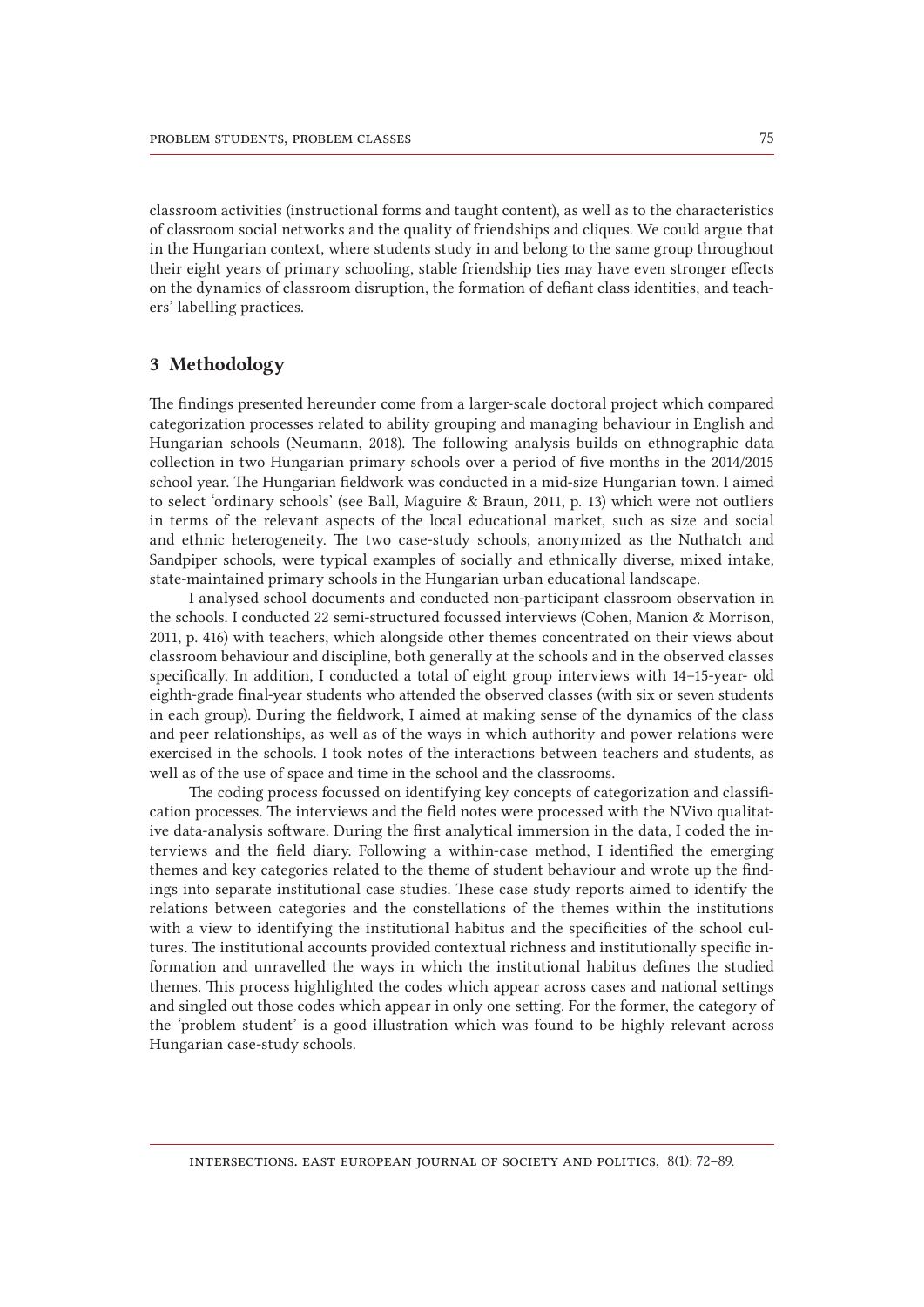## 4 The policy context: Social selection, differentiation, and polarization in Hungarian primary schools

A national survey conducted in 2005 found that every fourth primary school operated some sort of selection procedure during their admissions process, with one-fifth of the principals reporting that entrance examinations were in place (Halász & Lannert, 2006). Education research conducted in the 2000s documented that, primarily due to the prevalence of selective practices at the point of school entry, student performance (Csapó, 2003; Tóth et al., 2010) and social status (Horn et al, 2016) in parallel classes within primary schools significantly differ and these differences tend to grow throughout primary education. The ministry of education of the incumbent government between 2002 and 2010 made sure that selective mechanisms and social segregation in primary schools were at the centre of the policy agenda. Primaryschool entrance examinations were banned in 2005, although streaming and ability-setting in primary schools were not disallowed by regulatory means. Schools committed to abandoning streaming and rigid internal selection practices were entitled to supplementary per-capita funding and could apply to EU-funded professional development programmes centred on inclusive pedagogies. However, political attention turned away from this area completely after the 2010 elections, and the earlier measures aimed at tackling between and within school segregation were discontinued. Education policies implemented since 2010 have reinforced segregation processes and further exacerbated the social polarization of the primary school system (Fejes & Szűcs, 2018; Bazsalya & Hőrich, 2020).

The transformation of the primary school landscape in the studied town is a typical example of how Hungarian urban education contexts changed after the regime change. Like in most Hungarian towns, a competitive and hierarchical primary school market took shape in the 1980s and 1990s. Due to decades of steady population decrease, the municipality gradually rationalized its emptying, overdeveloped school infrastructure. By the end of the 2000s, due to the combined effect of rationalizing measures and the national desegregation policy, all but one segregated school had been amalgamated into bigger schools located in urban transitional zones. In my research project, I was interested in how these schools responded to their changing status and intake and to the turbulent policy context.

By the mid-2000s, the local primary-school landscape was split between large-size, mixed-intake schools and high prestige downtown schools which continued to offer specialized streams. Therefore, while between-school segregation pertained within the town, the heads of the mixed schools primarily affected by the redistribution of the towns' marginalized population faced the challenge of rethinking their internal selection procedures and pedagogical approaches. In the mid-2000s, the catchment area of a closed segregated school was integrated into each case study school. While the leadership of Nuthatch school decided to carefully distribute newly enrolling pupils to ensure a social mix in each enrolled class, Sandpiper's leadership decided to continue to enforce a rigid logic of status-based separation in its enrolment procedure. The case study included below concentrates on a cohort enrolled in this period. Later, in 2011, a new head was appointed who had previously taught notoriously difficult classes. He instantaneously changed the first-year enrolment procedure and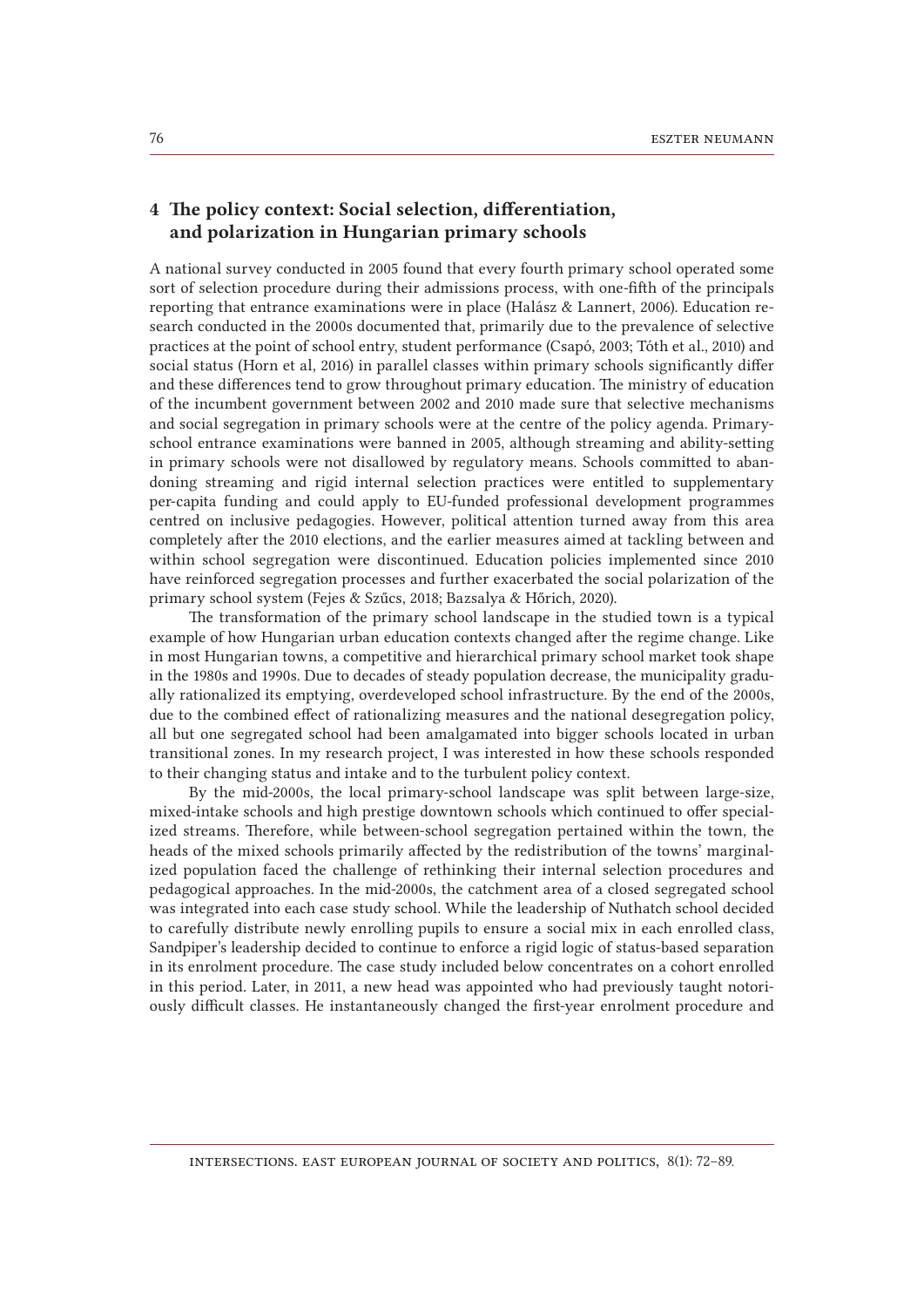balanced the social intake of the new classes because he wanted to ensure the fair distribution of teacher workload.<sup>2</sup> Neither of the schools applied for EU project funding for the professional development of inclusive pedagogies.

The comparison of the two schools highlights the interactions between internal selection mechanisms and the school language about disruptive behaviour. The core analysis concentrates on Sandpiper school, and Nuthatch school will only be used as a reference point for exploring the emerging themes and conceptual constellations in the school's behaviourrelated language.

## 5 School language about disruptive behaviour in the two schools: 'Problem students' and the interest of the community

In the past three decades, behaviour management has evolved into a complex, highly professionalized domain of education policy (see Slee, 1995; Millei et al., 2010; Robinson, 2011; Deakin, Taylor & Kupchik, 2018). In contrast, Hungarian national education policies have not so far paid focussed attention to behaviour management, and consequently the language about behaviour is deeply situated in schools' institutional habitus on the one hand and firmly bound to the discretion of teachers on the other. The most manifest, regular, and formalized way of narrating and regulating student behaviour is associated with the longstanding practice of marking students' 'behaviour' ('*magatartás*') and 'effort' ('*szorgalom*'). During my fieldwork, I found that while official house rules were rarely referenced and consulted during the day-to-day operation of schools, marking students' effort and behaviour in their report books firmly signposted the semantic field about behaviour. Staff meetings at which 'behaviour and effort' are graded – where marks are discussed and decided – and formteacher's lessons during which marks are announced to students were important sites of negotiating school norms and classifying students in both schools.

The analysis of the interviews, field notes on formal teacher meetings about marking behaviour, as well as on their informal chats highlighted that the notion of the 'problem student' was a key element in the teacher narratives about classroom disruption in both schools. As a recurrent element of these narratives, teachers raised concerns about the impact of 'problem students' on classroom order and the class as a community. The interviewed teachers assigned great importance to stability and attachment dynamics within classes, and the removal of pupils from classes by various means was generally justified as a way of defending the 'class community'.

The meaning of being a 'problem' could not be dissociated from the relations between the class and the individual, and tackling classroom disruption was typically narrated as a zero-sum game whose solution was removing the 'problem' – the term was associated with individuals – for the sake of the classroom majority. Notably, in both schools, even though teachers commonly referred to the interests of the class as a community in the interviews, when talking to students, norm-breaking behaviour was primarily framed as insulting to the teacher and rarely as a matter of disrespect to peers or damaging to the class as a com-

<sup>2</sup> I have analysed the enrolment procedures and the internal selection practices of the two schools in detail in Neumann (2018).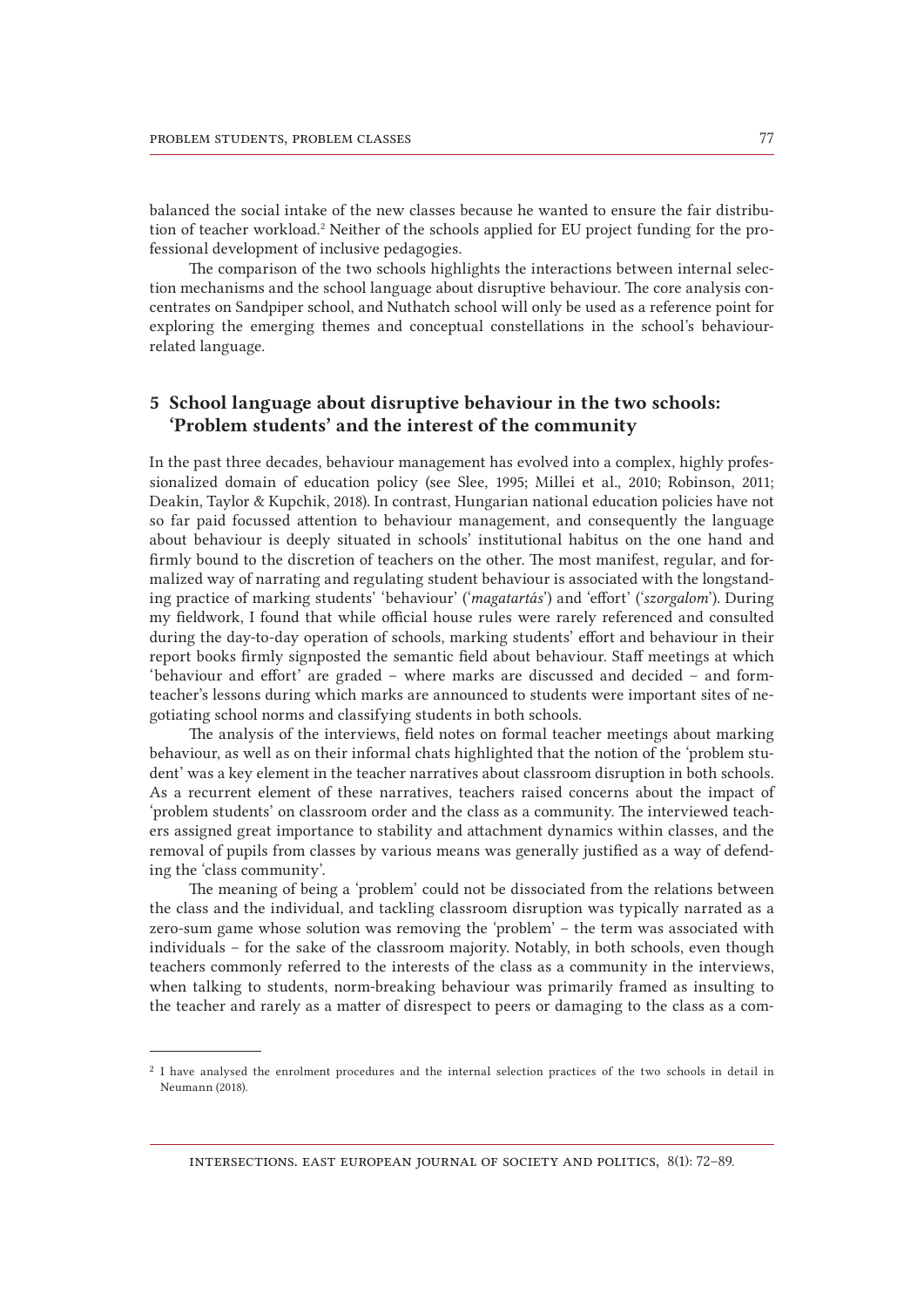munity. In the dominantly frontal classroom practice of the studied schools, the significance of peer relations was much less frequently verbalized and considered than teacher-student relations.

A school's institutional habitus in relation to student behaviour is guided by underlying beliefs, values and emotions both at the institutional and teacher level (Maguire et al., 2010). In both studied schools, this belief system interpreted 'problem behaviour' as the defective performance of a child, thus the solution to behavioural issues was removing disruptive students from the class community. The 'control framework' (Deakin & Kupchik, 2018) applied by the studied schools which considered 'problem students' as threats to order and the community of the class seems to be the polar opposite of the inclusive behaviour approaches and professional perspectives which view such students as members of a community 'whose behaviour can be corrected for the good of that community' (Deaking & Kupchik, 2018, p. 512). Although the school language that centred on the opposition between the 'problem student' and the 'class community' was strikingly similar in the two schools, the analysis showed that the concept of the 'problem class' – even though it was present – was much less central in the language of Nuthatch school compared to Sandpiper's.

# 6 Differentiation, polarization, and the discursive construction of the 'problem class' at Sandpiper school

Alongside references to 'problem students' (*problémás tanuló*), the coding process shed light on the widespread mentioning of 'problem classes'3 (*problémás osztály*) in the interviews conducted at Sandpiper school. Upper-school teachers had a shared understanding of which classes were 'problem classes' and what made them so in the school. At the time of the fieldwork, Sandpiper had two infamous problem classes. One of them was Class 8B, of which I conducted classroom observations. In the following, I will concentrate on how internal selection mechanisms and behaviour-related language co-created a school environment in which this particular class had come to be discursively constructed as a 'problem class' over the years.

There was a reputation, 'oh my God, this class!' So, in each cohort there is an 'oh my God class' This was established when the pre-retirement generation [of teaching staff] chased two children… of course. Or when we closed the door to stop them sneaking out, or begged the children to come down from the top of the stairs – and not by leapfrogging please, because you'll fall over and break your face! (Lower-school 8B head of class)

In the eighth-year cohort, the school had two classes, 8A and 8B. My discussions with the class heads suggested that while Class A had a predominantly middle-class character, parents in Class B typically had blue-collar jobs. Official statistical categories about social disadvantage also confirmed the disparity between the two classes (with three socially disadvantaged students from eighteen in Class A and thirteen socially disadvantaged students out of twenty-six in Class B).

How did this polarized structure, which Lacey (1970) argues tends to generate polarized attitudes towards learning and school norms, occur in the first place? The cohort in dis-

<sup>3</sup> Ball (1981, p. 40) also discussed classes that had obtained a reputation as 'problem' classes in his ethnography.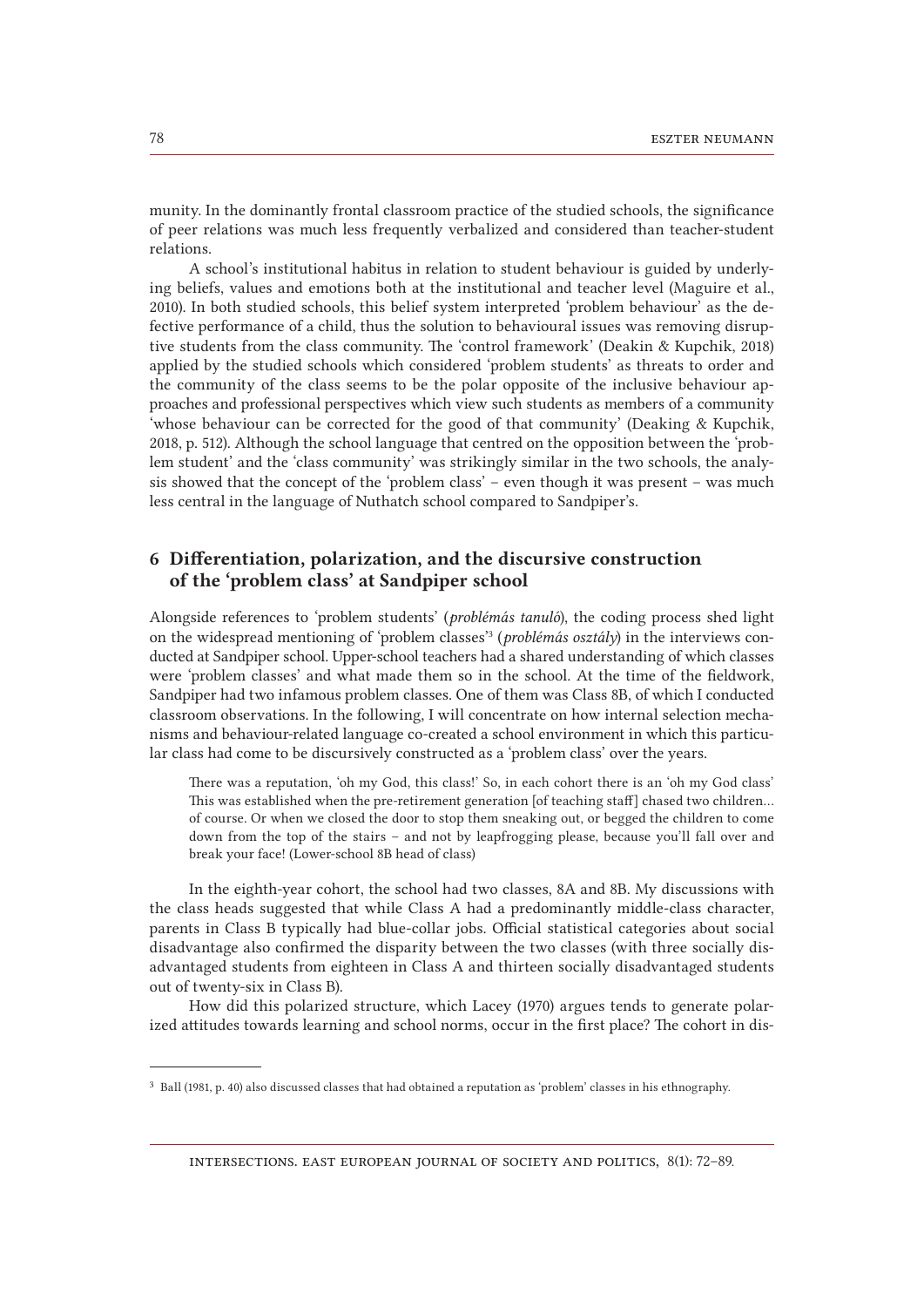cussion was enrolled in 2007, two years after the school's catchment zone had been expanded to include a stigmatized, poor-reputation area inhabited by Roma families.<sup>4</sup> In the same year, the educational administration of the municipality limited Sandpiper school to launching two first-year classes instead of the regular three classes. Mrs Bluebell, $5$  class teacher of Class 8A in lower school, reported that even though Sandpiper did not have specialized streams, at the time of the former's enrolment the principal aimed to favour middle-class parents by offering them the possibility to choose between the two future class teachers in the first year. Therefore, the internal class structure was shaped by the strategic and voluntary class-based segregation of the parents. Mrs Bluebell recalled that her class was heavily oversubscribed.

The parents selected, so in this respect, I was lucky – many parents wanted to bring their children to me. So, this effectively meant a selective, essentially selected, class. (Mrs Bluebell, lower-school class head of Class 8A)

Moreover, two teachers from Sandpiper school also enrolled their children in Mrs Bluebell's class. Both former lower-school class-heads primarily associated the resulting social disparity with parental choice. Mrs Bluebell was widely known in town for her middle-class habitus, which was also noticeable in our interview and in her teaching style. Hence, the two classes 'naturally' separated along class lines.

This was the class that I felt that [parents] had brought kids here because of me. […] The parents calculated in advance when I would teach the first year again<sup>6</sup> [...and] they asked me how they should plan, because they were prepared to keep their children back in kindergarten for one more year. (Mrs Bluebell, lower-school head of Class 8A)

Reay (2010) notes that schools cater for middle-class parents who aim to ensure that their children are educational winners, in this case by meeting their wish for the latter to be separated from working-class and Roma students, which 'also helps reinforce the position of losers' – otherwise, what is viewed as educational success would lose its value. At Sandpiper school, the selected Class A with a middle-class intake ascribed an inferior position to Class B from the first day of schooling.

When I interviewed the class head of Class B in the lower school, Mrs Lilium, she bluntly said that she didn't have 'positive memories [of that time]. It was perhaps the most difficult four years of my twenty-six years [of teaching]' – she explained. Bourdieu (1986) argues that the 'legitimate addresses' of pedagogical work are groups who have already acquired the dominant habitus through childrearing and other cultural experiences. The illegitimacy of Class B was typically narrated by teachers in highly emotional, moralizing terms – they felt that their work and efforts were not valued or responded to in the expected way. These working-class students may not have engaged in the 'politics of politeness' (Bourdieu, 1986) that their teachers were anticipating. Mrs Lilium emphasized that she did not feel that her extreme effort had been appreciated.

<sup>4</sup> However, there was only one Roma student in each class by the eighth year. Due to lack of space, I will not discuss their position within the classes in this paper, but instead concentrate on the effects of social polarization according to social class.

<sup>5</sup> Pseudonyms have been used to preserve anonymity.

<sup>6</sup> In most Hungarian schools a primary class teacher spends a consecutive four years with the same class (years 1–4). Following a four-year stint, they repeat the cycle starting again with first-year students. The same process applies to years 5–8.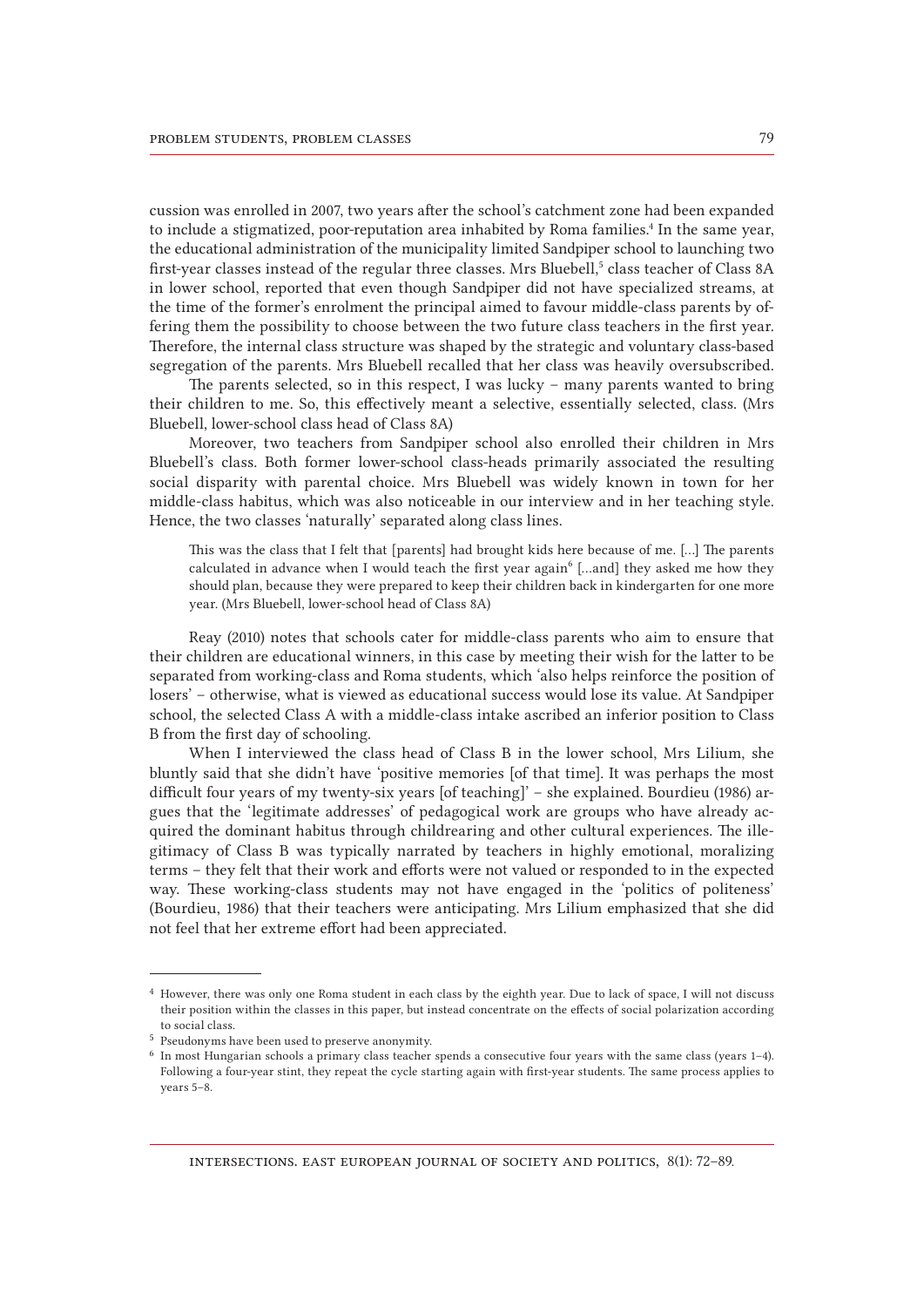They were extremely exhausting over those four years, even though I loved them the same way and I gave them everything as usual. But no, they did not value it, they took it as natural. (Mrs Lilium, lower-school class head)

Similar to Gast's (2018) findings, the themes of race and class were overlooked or dismissed by the teachers and replaced by the use of language about 'family values'. The indepth analysis of teacher interviews highlighted that 'family values' were a core theme in the teachers' discourses which shaped the conceptualization of social and ethnic differences and what was considered 'normal' behaviour and family background. Mrs Lilium never referred to the social background of the families explicitly; instead, she discussed the challenges stemming from mental distress related to the families' unstable structures and 'bad' parenting. She described her current class in a much more positive tone. She argued that while the social intake of the two classes was roughly similar, the difference lay in the fact that 'problem students' had been more fairly distributed across the three classes when her current class started school. Moreover, she attributed the difference between her two consecutive classes to the fact that, in contrast to the emotionally troubled pupils of Class 8B, in her current class, due to the students' 'more caring parental background' she felt it was easier to establish emotional ties and consequently, her authority.

In this cohort, I feel that they are like those more docile children from the past, they are more devoted: the type that is truly in love with the teacher, perhaps from a more caring parental background. Perhaps it seems so because [the children in] my present class are easily guided, docile folk. So, they can be guided 100% even now, in the fourth year, and I can make them do things without any problem; they would just do anything for me. (Mrs Lilium, lower-school class head)

Notably, there was dense language about affections and emotions in play when teachers narrated their failed efforts to engage the 'problem' class. The difference between Class A and B was explained by the children's perceived attitudes and emotions towards their teachers: while pro-school, middle-class normativity was perceived as 'true love' towards the teacher, a working-class family habitus was translated into insolence, disciplinary problems, and the teachers' inevitable frustration about the lack of 'love' and their failure to maintain classroom control. Quite deterministically, Mrs Lilium also recounted that in her earlier class (the present 8B), racist slurs and the marginalisation of Roma pupils had been a recurrent issue. She remembered that these incidents were initiated by white boys from unstable families. Arguing – and accepting – that exclusion from the peer-group is a common phenomenon in this age-group, Mrs Lilium illustrated the contrast between the racist atmosphere of her previous class and the 'intelligence' of her current fourth-year class with a story about a recent case of an infection of lice, which, she inferred, originated with a Roma girl, Vanda.

Honestly, there is no such case that no-one is excluded. But they do it intelligently. […] So, they can deflect in a way that does not hurt anyone. […] Okay, one or two would run away here too, because they don't want to stand next to Vanda, but no one will admit it. […] So, they are mindful and do not hurt anybody. I reckon this is clever of 10–11-year-old children. (Mrs Lilium, lowerschool class head)

Mrs Lilium also told a story about the celebration of St. Nicolas from the time when the class in discussion had just started school in the first year, when she invited her previous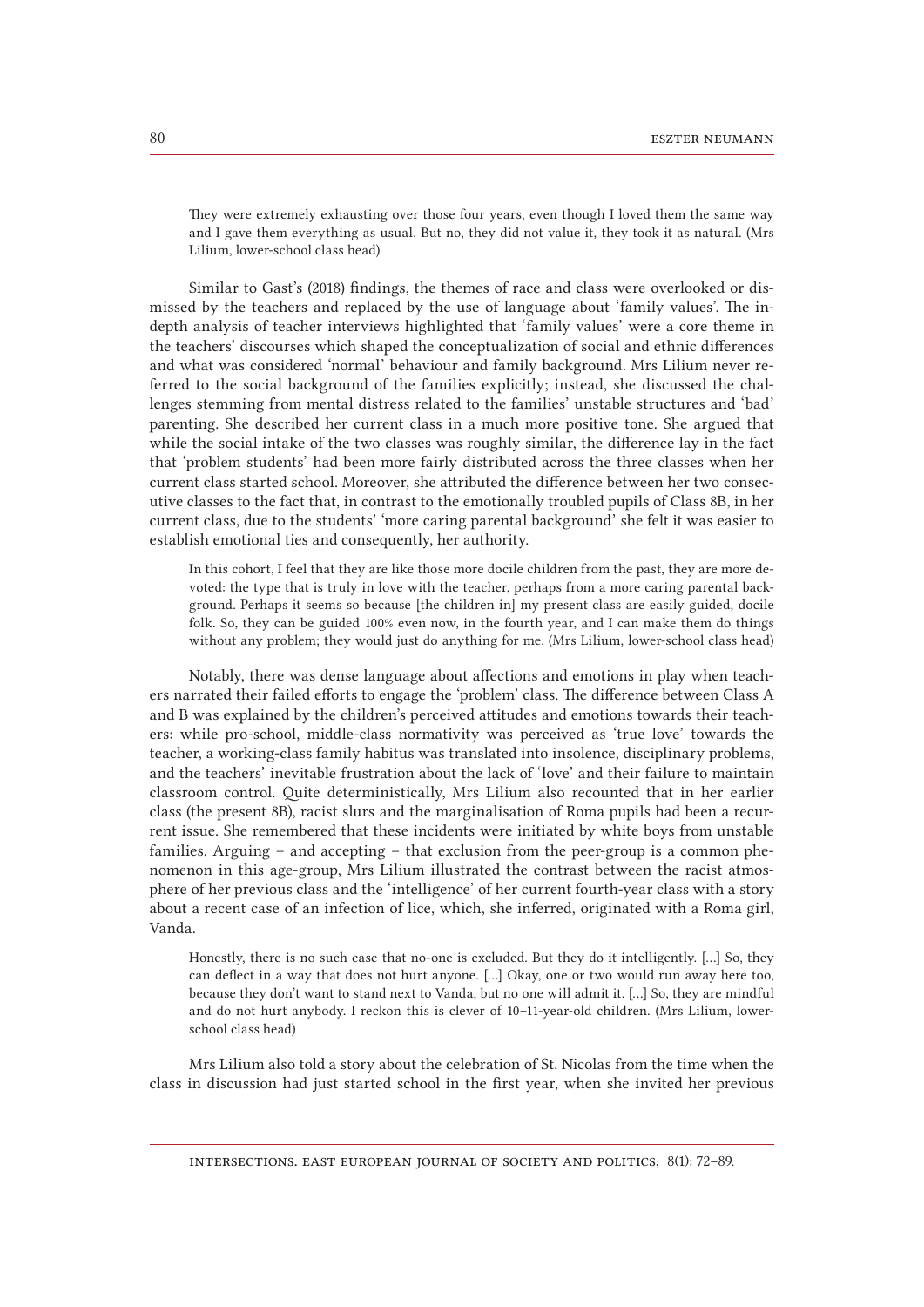– then year-five – class to dress up, recite seasonal poems, and distribute presents to her new first-year class. 'They [the first-years] jumped on the desks and started to shout "Get out! You are not Santa, there is no Santa anyway, you think we are stupid?"' – remembered Mrs Lilium. Mrs Columbine presented the story to illustrate how the children had been untameable and hopeless. Yet the incident arguably manifests how these children felt deeply failed by adults and were suspicious of any expression of 'love' on behalf of their teachers at a very early age. Arguably, Mrs Lilium's frustration about failing to establish and maintain classroom control reveals a more general experience of the failure to make these children conform to the meritocratic educational myths ingrained in the school's institutional habitus. It is striking that children in their very first years of schooling had not only internalized their lack of worth but were already reacting to the symbolic violence enforced by the school's structures by showing ignorance, 'being bad', and engaging in resistance.

Sometimes you felt that you could stand on your head, and [there would still be no success]. They did not let themselves be enchanted, you know? They shut the gates. […] For them, playing meant crawling under the desks, fighting, running around, destroying the others' games. It was a rough four years – said Mrs Lilium, in summarizing her experience.

In her elementary school ethnography, Shalaby (2017) argues that the school-imposed labelling of children as 'troublemakers' gradually leads to punishments and different forms of exclusion from a very early age. Interviews about the lower-school career of the class showed that the polarization of the two classes had already started in the first years of schooling. By the time of the research, Class 8B had become the school's renowned 'problem class'. Their head of class in upper school, Mrs Gerbera, especially struggled with their persistent defiance, and I observed her standing helplessly behind her desk in front of the class in her lessons several times. A few 'problem students' were particularly well known for their defiant behaviour, and it was suggested that they were the cause of the defiant attitude of the whole class. Mrs. Bellflower characterised Daniel as the 'contagious element' in the class, and Mrs. Tithonia commented that he was 'one of the cleverer ones, but he is evil, I don't like his nature' (field diary, 9 October 2014).

Although it was general practice to discipline learners with the threat of secondary entrance exams in the final year classes I observed in both schools, in Sandpiper's Class 8B these utterances first of all concentrated on shaming pupils by asserting that they would be rejected from schools they aspired to go to. 'The entrance exam will slap them in the face' (field diary, 6 November 2014), Mrs Trollius, their physics and mathematics teacher, commented remorsefully after I visited her class. Eventually, the secondary progression patterns of Sandpiper's two graduating classes solidified the class-based educational trajectories of the two polarized classes, clearly fulfilling the predictions of the teachers.

|                   | 8A         | 8B          | <b>Both classes</b> |
|-------------------|------------|-------------|---------------------|
| Academic          | 14 (50%)   | $5(19.4\%)$ | 19 (35%)            |
| Secondary general | 13(46.5%)  | $12(46\%)$  | 25 (46%)            |
| Vocational        | $1(3.5\%)$ | $9(34.6\%)$ | 10(19%)             |

Table 1: Secondary progression in the two classes (2015)

*Source:* Sandpiper school statistics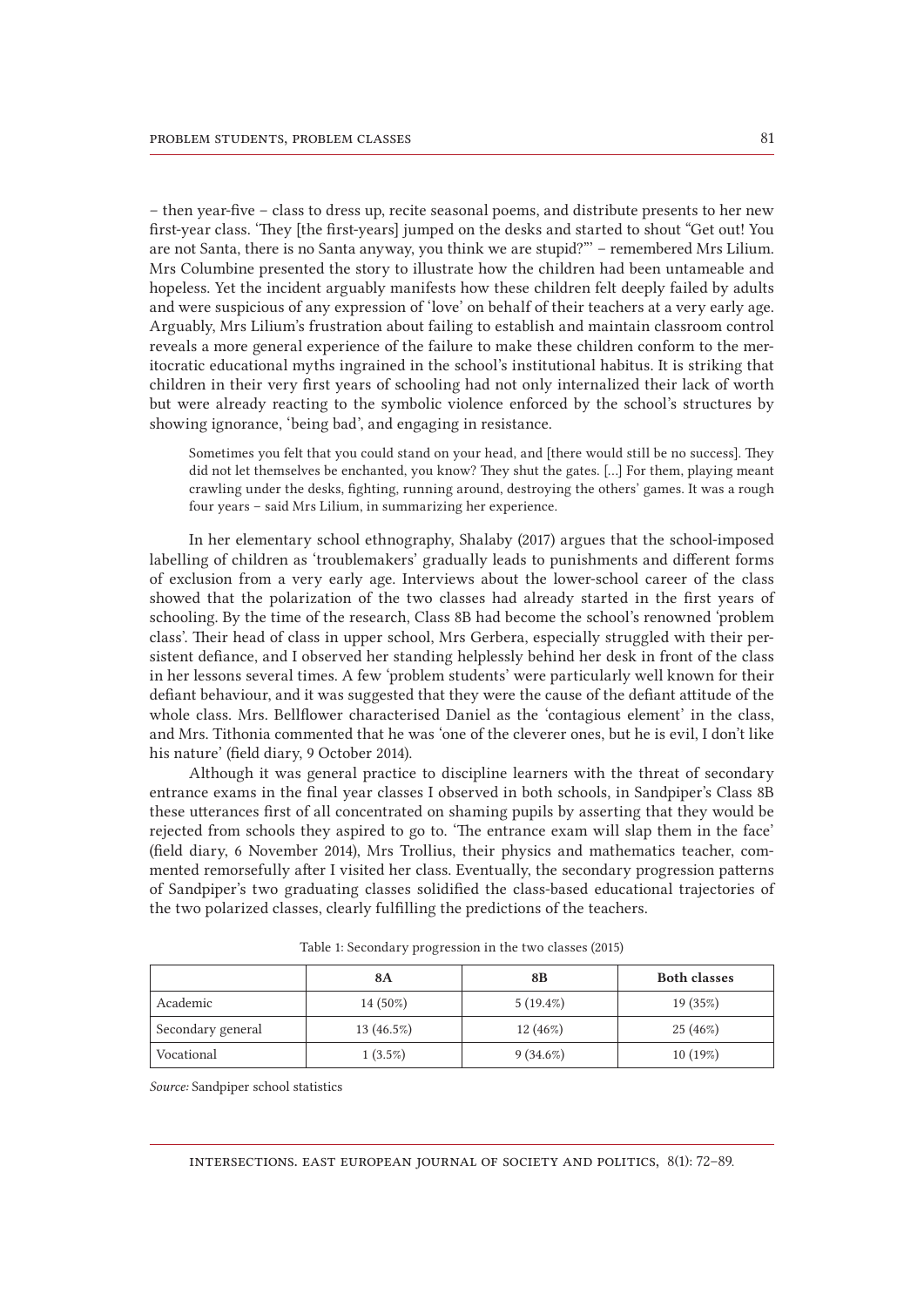#### 7 The anti-school culture of the 'problem class' at Sandpiper

When I asked teachers to compare the two classes, Mrs Trollius described 8B as 'hopeless' and expressed regret for those pupils who were willing to study within such a disturbing environment. Throughout my teacher interviews, Class 8B was described as 'nobody's children', a class 'without cohesion'; and also as a 'riffraff' class because of its unstable and frequently changing composition. Psychological studies highlight that educational performance and behaviour can be profoundly influenced by the way students feel they are seen or judged by others. Working-class children often experience routine everyday humiliations in the classroom, feel they are treated unjustly, and, in reaction to these experiences, develop a 'sense of righteous indignation' (Reay, 2017, p. 77). As students internalize negative labels, they also gradually come to understand the educational trajectory the school has created for them and their incentive to adhere to school norms weakens (Noguera, 2003). In the following, I turn to discussing how pathologizing teacher language centred on problem students and problem classes and the selective and differentiated class structure together prompted an anti-school culture in Class B.

Students were clearly aware of the different reputations of the A and B classes. In one of the group discussions, the 8B girls, having discussed how the class community could be improved, concluded as follows:

Student A: I just hate it when, for example, Miss Buttercup despises us, saying that A Class is much better (others: 'yes!'), they study much better, they behave much better, while we… So, after [we were asked to organise] the school disco, they said that they wouldn't have expected such a good job from Class B, such nice decorations.

Student B: Yes, they reprimanded us.

Student C: They always look down on us.

Interviewer: Why do you think is that?

Student A: Because of the boys.

Student D: Because we behave worse than them.

Student A: No, because the boys here are literally losers.

Interviewer: So, is it only because of the boys?

Student B: I would add that there are many teachers' children in Class A, and everybody knows that this is quite a preference thing – all the teachers' children are there. (SP-GD4)

Students in both classes valued their class communities positively and had strong bonds to their classmates, yet the 8B girls' sense of belonging was formed in relation to A Class. The girls endorsed the negative stereotypes about the behaviour of their class and made a causal link between classroom disruption and weaker attainment. When I asked members of 8A about what distinguished the two classes, naturalizing the difference, they concluded that, after all, the differences stemmed from their personalities.

Student A: […] We have a very good class indeed. Especially in relation to the other class, (others: 'much better'); ours is much better than theirs.

Interviewer: What is the difference?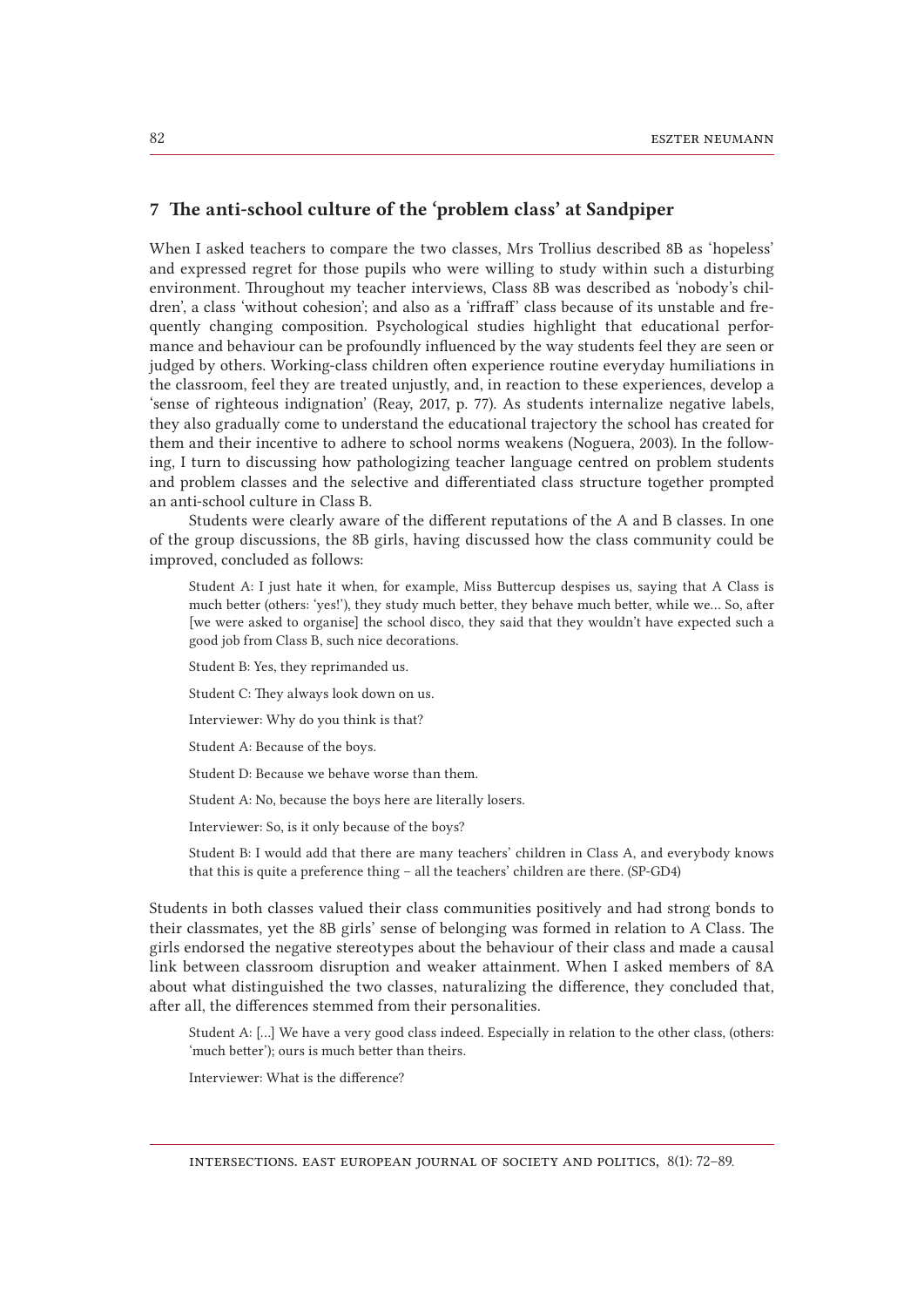Student B: They are too relaxed.

Student A: So, they are completely different folk there, I don't know how to…

Student C: Different personalities. (SP-GD4)

Ball (1981, p. 53) viewed the gradually unfolding sub-cultural polarization in selective secondary schools as 'lines of adaptation' and argued that this process is fuelled by the experience of 'failure' in groups perceived as inferior by the school (see also Hargreaves, 1967; Lacey, 1970). Ball (1981, p. 40) argued that anti-school values are based on the negative polarity of the dominant school culture. In line with this, I observed that pupils who adhered to school norms and showed a willingness to learn were often mocked by their peers. The group discussions highlighted that 8B students were well aware of how teachers perceived them and characterized them as a problem class amongst themselves. Throughout the group interview, 8B boys often responded to my questions about their experience of schooling with anger and defiance. But this did not mean that they had not interiorized their teachers' shaming discourse about their further career chances; while they picked on the 'nerds', they were also convinced that in the long run the 'nerds' would become their 'bosses'.

Student A: The nerds.

Interviewer: Do you pick on them?

Student A: Yeah, like we pick on Gergő.

Student B: Yeah, now they pick on him, and in 10 years: 'Yes, boss!' (SP-GD2)

The class dynamics of Sandpiper's 8B class were primarily shaped by a ubiquitous anti-school culture, and classroom interactions were dominated by constant, collective attempts to challenge the competence and authority of teachers as well as mocking and teasing peers. In the group discussions, students were verbally aggressive to each other and repeatedly referred to recollections of physical violence and verbal aggression between students or between teachers and students. In these stories, teachers were depicted as oppressive and distrustful adults.

For girls, friendship ties were primarily associated with standing by others on occasions of peer bullying. While the girls in Class 8B agreed that they were inclusive towards newcomers, the boys recalled how they challenged newcomers and tested whether they were 'cool' (menő) or *csicska*.<sup>7</sup> 8B students often used the word *csicska* in relation to another expression, which could be translated as 'playing at being cool' (*menőzik*). 'Playing at being cool' basically referred to the performance of anti-school behaviour, and the fine line between arrogantly showing off and being *csicska*. *Csicska* meant faking being cool but also submitting to teachers' authority. In discussing a film excerpt which I used as a prompt in the group discussions, the following conversation unfolded in the 8B boys' group:

<sup>7</sup> *Csicska* is a difficult-to-translate slang word with pejorative connotations. Its primary, rather archaic meaning refers to 'a subordinate person or a person dependent on others who has to be obedient to them' in a military context. In contemporary spoken Hungarian, it mainly refers to a person engaged in an exploitative relationship with an employer who provides them with shelter in their household in exchange for humiliating, unpaid work.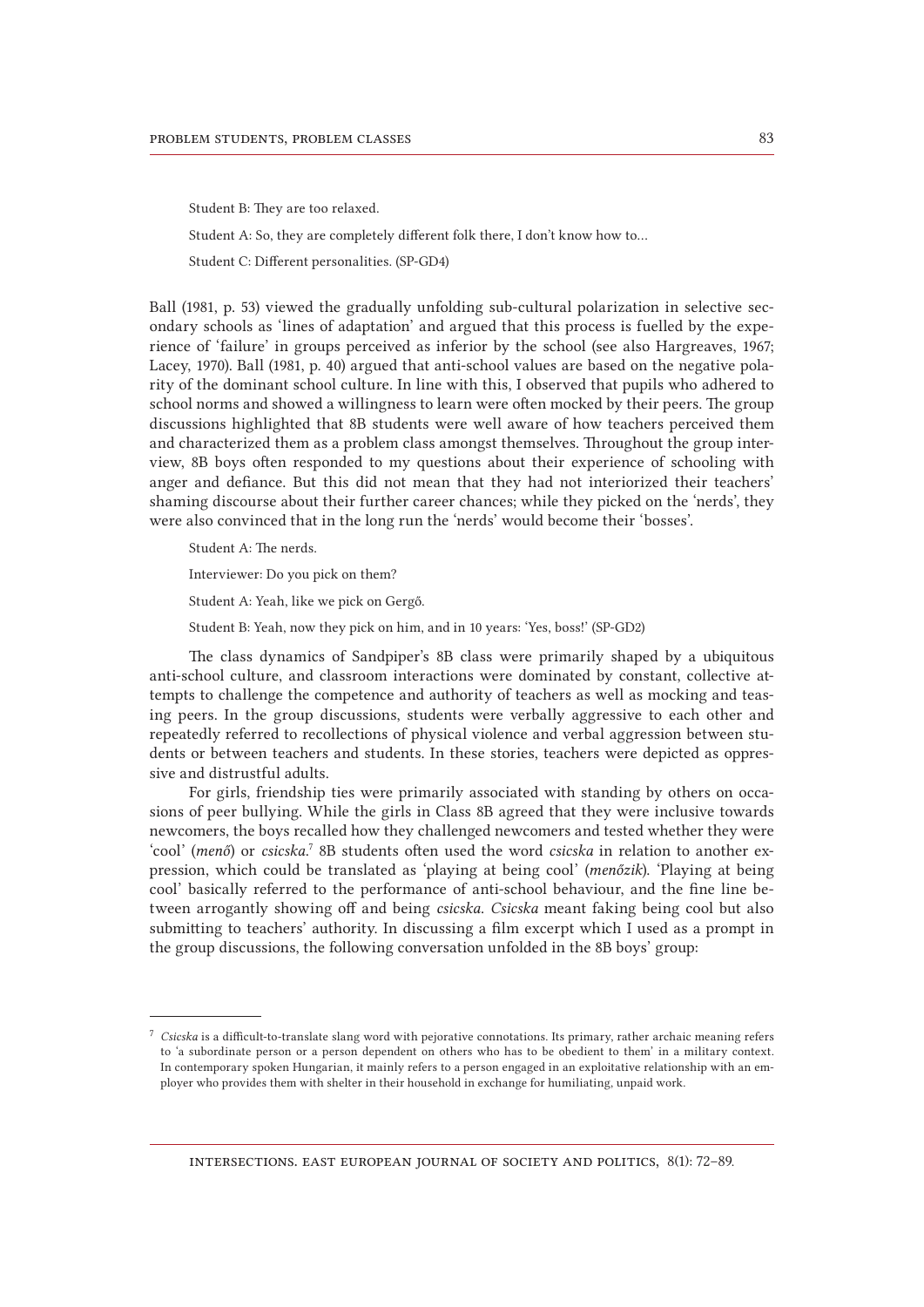Interviewer: Why would a student possibly decline to read in class and hence provoke the teacher?

[…]

Student A: She thinks it's cooler.

Interviewer: She plays at being cool?

Student B: And she is *csicska*.

Student C: I don't think so.

Interviewer: Is she *csicska* or playing at being cool?

Student A: She is playing at being cool, but in reality, she is *csicska*.

Interviewer: What do you mean by saying that she is playing at being cool, but in reality, she is *csicska?*

Student A: That's why she is playing at being cool, because she is *csicska*.

Student B: She is *csicska* because she apologized; if she starts to play at being cool, she shouldn't retreat.

Interviewer: She wasn't seriously apologizing. Her apology was not serious.

Student D: Still, I wouldn't apologize.

Interviewer: Have you ever apologized to a teacher?

Student D: Maybe once.

Student E: I never did.

Student A: Oh, D., you are so cool! Really, never? Let's see, in first year, second year, third year …

Student D: When? Oh, leave me alone, five years ago. Did you think I was serious about that? (8B boys, SP-GD2)

This excerpt gives a taste of the anti-school culture of the class, in which classroom disruption is considered cool, and making apologies for such disruption is considered submissive behaviour, which is incompatible with the anti-school norms of the class.

In the group discussions, one of the central concepts for making sense of classroom social relations was respect. In different ways, students expected to be respected by teachers and hoped to be respected by their peers. Students understood the teachers' practice of stigmatizing 'problem classes' and 'problem students' as morally inferior as an expression of withdrawing respect. In Class 8B, respect was primarily invoked in relation to disrespectful and domineering teachers who demotivated students from engaging with their subject.

Student A: They [teachers] expect us to do everything, but they don't show that attitude either.

Student B: Mutual respect.

Student A: Yes, because they despise us, some teachers treat us with contempt, and we won't learn for them then. […]

Student C: You are not learning for them; you learn for yourself.

Student A: Yes, but you see what I want to say. You just simply cannot get yourself to sit down and learn that subject [if you think that] I will be with this moron again, ehh, I don't care and that's it! (8B girls, SP-GD3)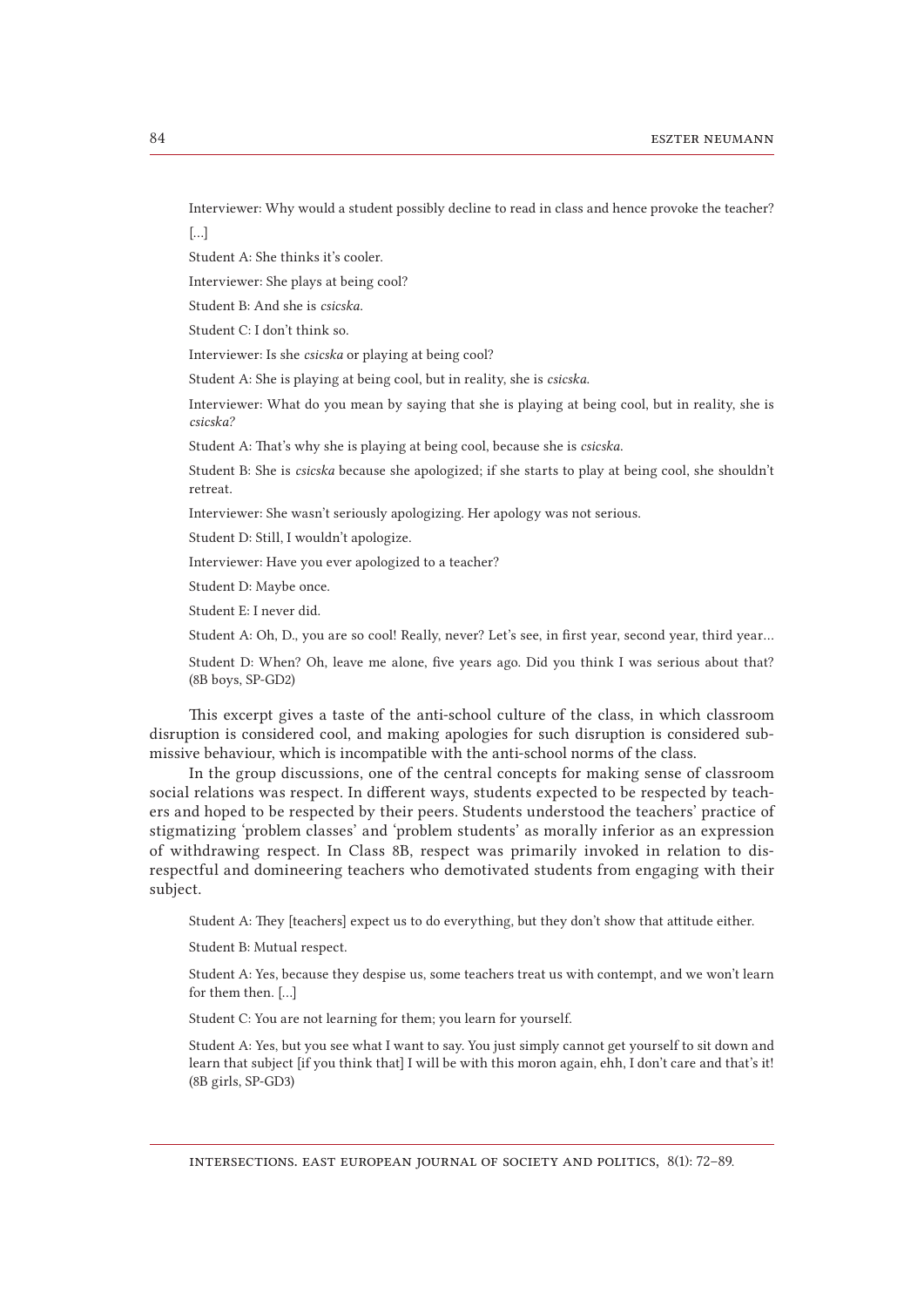#### 8 Conclusion

In the work for my dissertation (Nemann, 2018), I found that alongside the discourse on abilities, the national and institutional discourse on student behaviour is a key means of categorizing students. Critical studies have highlighted that behaviour management involves more than just a value-free effort to maintain classroom order; instead, these discourses and practices respond to students' different backgrounds in ways that impact their future educational pathways (Deakin & Kupchik, 2018). However, research into behavioural discourses and practices can also help to identify promising policy directions with the potential to facilitate social mobility.

In the analysis of the schools' language about student behaviour, the notion of the 'problem student' emerged from the data as a core classification device in both Hungarian schools, irrespective of their grouping structures. In the teacher narratives it typically gained meaning in relation to the perceived interest of the class community and the school. Students identified as 'problematic' those who failed to adhere to classroom norms, and considered them students that posed a risk to the majority. Furthermore, 'problem' behaviour was conceived as being due to the defective nature of the child, and classroom disruption was considered an 'individual pathology' (Slee, 1995, p. 37). According to the literature, such behavioural narratives enact a 'control framework' of discipline (Deakin & Kupchik, 2018) that seeks to draw a line between 'good' and 'bad' students and tackle disorderly behaviour by removing 'bad' students in various formal and informal, temporary and permanent ways (Noguera, 2003). Due to the lack of wider professional debate and policy initiatives supporting alternative approaches to behaviour management, it can be presumed that my findings point to more ubiquitous trends concerning how disruptive behaviour is narrated and managed in Hungarian primary schools.

Against the backdrop of this broader picture, the main part of the paper explored the possible effects of inflexible grouping structures on school language and on teachers' perceptions of disruptive student behaviour. Alongside the notion of the 'problem student', the 'problem class' was found to be a central element of school-level behavioural narratives in the school, whose internal hierarchies were profoundly segmented along class lines in the upper classes in which students were enrolled following a selective logic. The case study has documented how the label of the 'problem class' was affixed on a predominantly workingclass group, and, in turn, how an anti-school culture developed among the white workingclass children, mostly boys. The moralizing opposition between middle-class and workingclass attitudes towards schooling, and the presumed inadequacy of the working class were key aspects of the production of the 'problem class' (Power, 1996, pp. 97–98). However, the findings suggest that this opposition was generated by the rigid, inflexible internal grouping structures and that the selective structures created a social context in which whole student groups were more likely to be labelled with the self-fulfilling attribute of 'problematic'.

Teachers' language is framed by school structures, the school habitus, and the discursive constraints defined by the wider policy and professional context. In the context of Sandpiper school, this meant that teacher responses to disruptive behaviour involved little or no consideration of the interactive nature of the learners and their environment and the impact of such labelling practices on learner identities. Instead of using pedagogical reasoning, teachers typically employed a highly emotive and moralizing language to describe norm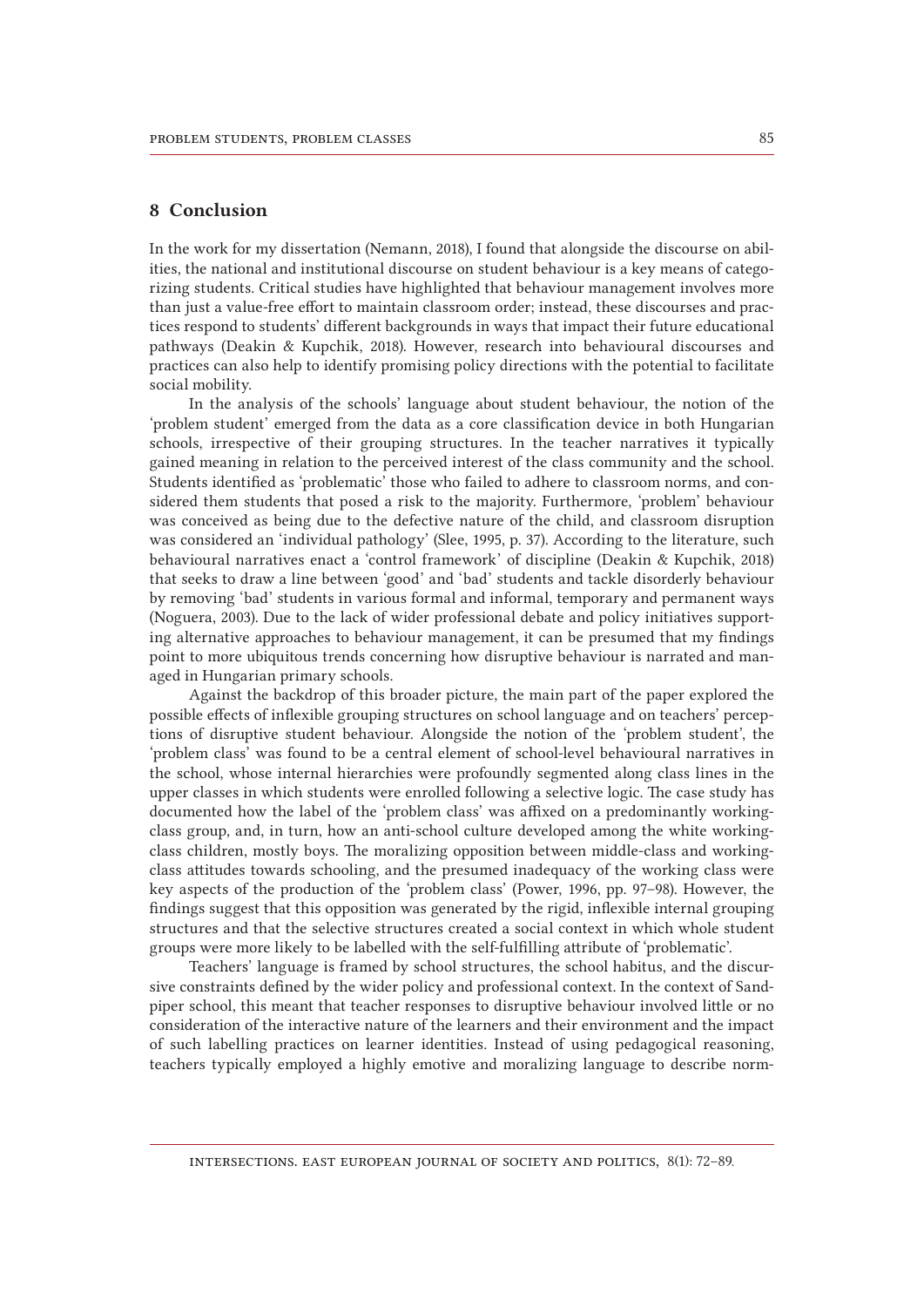breaking behaviours and their experience of failure to engage working-class students in learning, and explained the habitual clashes with the working-class students as the latter's inability to develop the expected emotional bond with the teachers.

Students narrated their learning experience and the causes of their disaffection by referring to the general sense of disrespect they received from their teachers. Such repeated interactions and interplays of norm-breaking behaviour and sanctioning responses confirm the immanent problematic personalities of those labelled as deviant in the eyes of the dominant group and thus legitimize the punishments used to discipline them. Symbolic violence exerted its power by being transformed to the psychological level and producing a hierarchical system of learner identities (Vesikansa & Honkatukia, 2018).

Applying Lacey's theory of polarization and differentiation to my case study helped pinpoint how school discourse about the 'problem class' developed through interplay with the school structure and enrolment practices designed to cater for the social-separation demands of middle-class parents. These two forms of symbolic violence – the differentiated class structure and the 'pathologizing' language about disruptive behaviour (Crozier & Reay, 2005; Vincent, 2003) – cumulatively exerted symbolic domination. The comparison of the secondary progression patterns of the two parallel classes confirmed that the discursive construction of the 'problem class' and corresponding labelling practices were capable of producing 'losers' and thus enforced classed education trajectories. The ways in which the enrolment strategy of the school produced a socially polarized class structure and attracted group labelling practices shows that internal selection and tracking plays an important role in producing non-middle-class disaffection with schooling. While it cannot be deduced that this happens in all schools with rigid internal structures, it can be argued nevertheless that socially selective grouping structures provide particularly fertile ground for pathologizing behaviour narratives.

The concepts of the 'problem student' and the 'problem class' exemplify a behavioural narrative which implicitly assumes that norm-breaking behaviour is the fault of the individual student and does not take into account the influence of the institutional environment. While rigid internal structures further entrenched this discourse, the pathologizing behaviour language centred on 'problem students' and the lack of more professional approaches to behaviour seem to be widespread in the Hungarian school system, independent of grouping structures. Alongside the necessary structural changes, transforming the professional culture of behaviour management is a central means of creating a more inclusive school environment. The currently dominant framework seems to hinder the adoption of more inclusive models of school discipline and of positive behavioural strategies which would facilitate the integration of troublesome students into the school community. To move towards such restorative models of inclusion an essential step would be to explicitly reconsider behaviourrelated language at the school level and to adopt a perspective capable of engaging with the underlying causes and conflict dynamics, as well as with social and emotional aspects such as frustration, indignation, and the sense of being unsafe and disrespected that is experienced by both teachers and students – all in all, an approach that focuses on the problem instead of the person.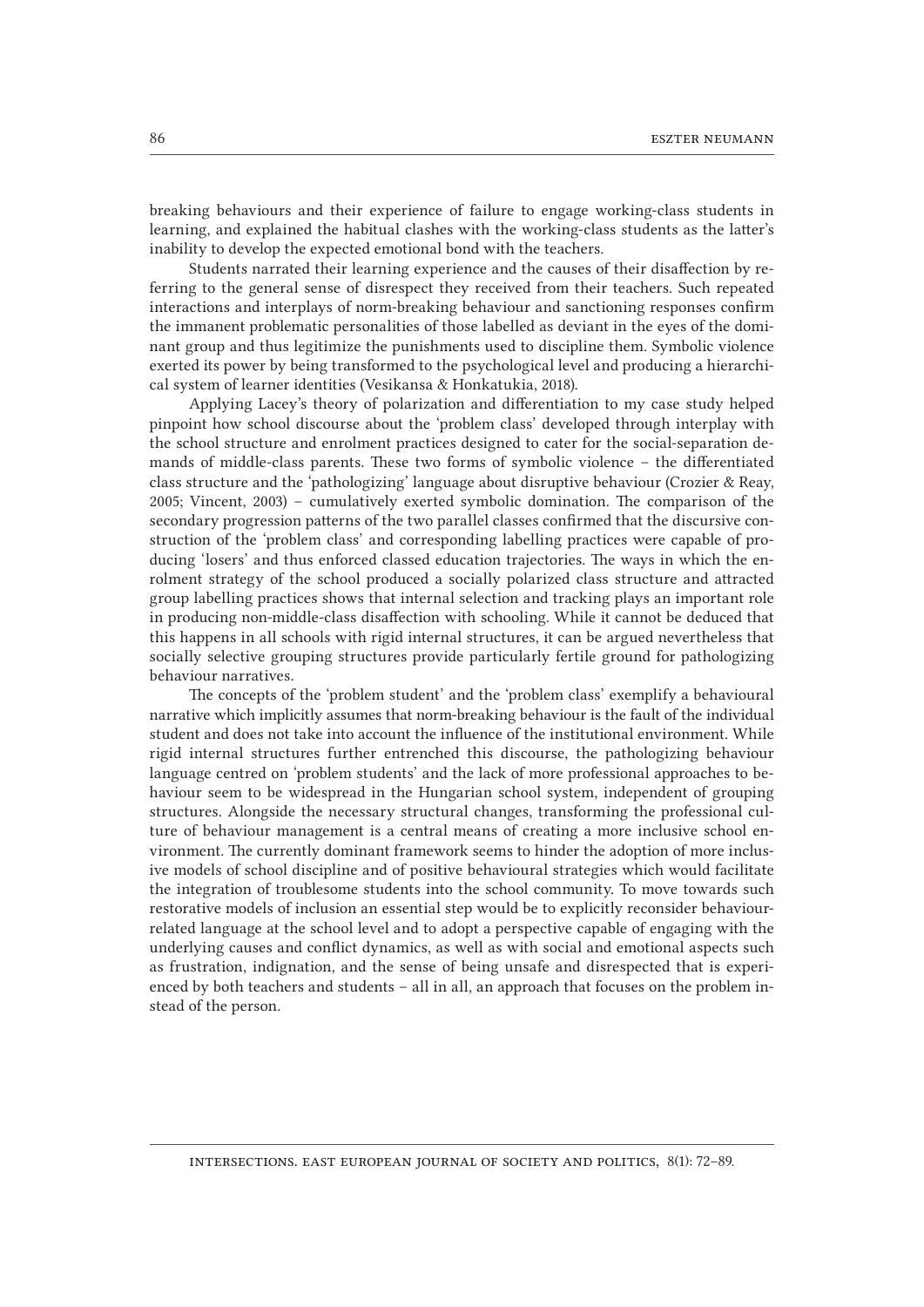#### References

Abraham, J. (1989). Testing Hargreaves' and Lacey's differentiation-polarisation theory in a setted comprehensive. *British Journal of Sociology, 40*(1), 46–81. https://doi.org/10.2307/590290

Abraham, J. (1995). *Divide and School: Gender and class dynamics in comprehensive education*. Falmer.

- Apple, M. W. (1979). *Ideology and Curriculum*. Routledge & Kegan Paul.
- Ball, S. J. (1981). *Beachside Comprehensive*. Cambridge University Press.
- Ball, S. J., Maguire, M. & Braun, A. (2011). *How Schools do Policy: Policy Enactments in Secondary Schools*. Routledge.
- Bazsalya, B. & Hőrich, B. (2020). Iskolák közötti egyenlőtlenségek alakulása 2010 után (Inequalities between schools after 2010). *Educatio, 29*(3), 425–448. https://doi.org/10.1556/2063.29.2020.3.7

Becker, H. (1963). *Outsiders: Studies in the Sociology of Deviance*. Free Press.

- Bourdieu, P. & de Saint-Martin, M. (1970). L'excellence scolaire et les valeurs du système d'enseignement français. *Annales, 25*(1), 147–175. https://doi.org/10.3406/ahess.1970.422204
- Bourdieu, P. (1986). The forms of capital. In J. Richardson (Ed.), *Handbook of theory and research for the sociology of education* (pp. 241–258). Greenwood.
- Bourdieu, P. (1989) Social Space and Symbolic Power. *Sociological Theory, 7*(1), 14–25. [https://doi.](https://doi.org/10.2307/202060) [org/10.2307/202060](https://doi.org/10.2307/202060)
- Bourdieu, P. & Passeron, J-C. (1990). *Reproduction in Education, Society and Culture*. Sage.
- Bourdieu, P. & Thompson, J. B. (1991). *Language and Symbolic Power*. Harvard University Press.
- Bowles, S. & Gintis, H. (1976). *Schooling in Capitalist America*. Basic Books.
- Calarco, J. M. (2014). The Inconsistent Curriculum: Cultural Tool Kits and Student Interpretations of Ambiguous Expectations. *Social Psychology Quarterly, 77*(2), 185–209. [https://doi.org/](https://doi.org/10.1177/0190272514521438) [10.1177/0190272514521438](https://doi.org/10.1177/0190272514521438)
- Cohen, L., Manion, L. & Morrison, K. (2011). *Research Methods in Education.* Routledge.
- Crozier, G. & Reay, D. (Eds.) (2005). *Activating participation: Parents and teachers working towards partnership*. Trentham Books.
- Csapó, B. (2003). Az iskolai osztályok közötti különbségek és az oktatási rendszer demokratizálása (Differences between school classes and the democratization of the education system). *Iskolakultúra, 13*(8), 107–117.
- Cumins, J. (1986). Empowering minority students: A framework for intervention. *Harvard Educational Review, 56*(1), 18–34. https://doi.org/10.17763/haer.56.1.b327234461607787
- Deakin, J. & Kupchik, A. (2016). Tough Choices: School Behaviour Management and Institutional Context. *Youth Justice, 16*(3), 280–298. https://doi.org/10.1177/1473225416665610
- Deakin, J. & Kupchik, A. (2018). Managing Behaviour: From Exclusion to Restorative Practices. In J. Deakin, E. Taylor & A. Kupchik (Eds.), *The Palgrave International Handbook of School Discipline, Surveillance, and Social Control* (pp. 511–528). Palgrave Macmillan.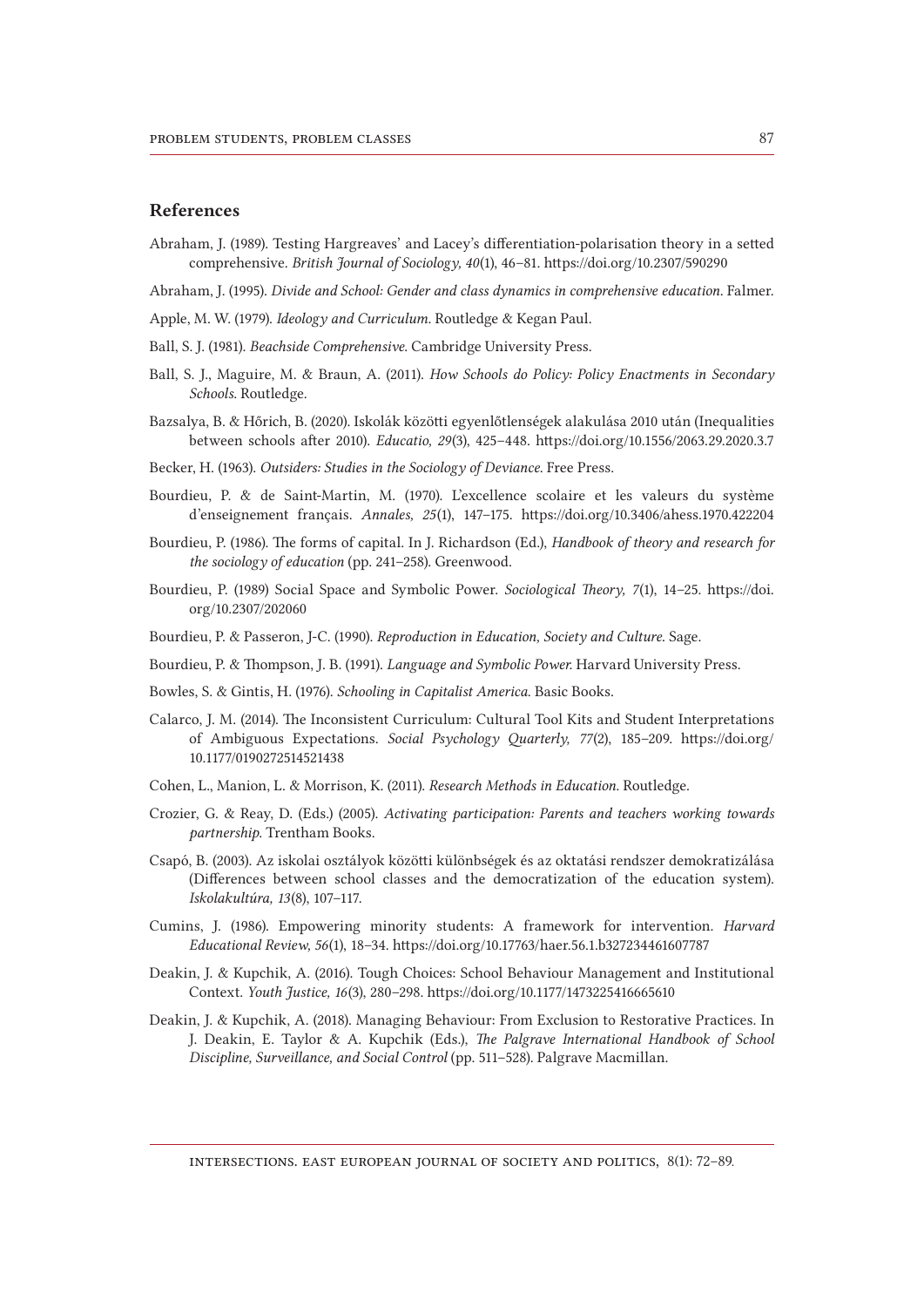- Deakin, J., Taylor, E. & Kupchik, A. (Eds.) (2018). *The Palgrave International Handbook of School Discipline, Surveillance, and Social Control*. Palgrave Macmillan.
- Fejes, J. B. & Szűcs, N. (2018). Az oktatási integráció ügye a 2010-es évek végén (The cause of educational integration at the end of the 2010s). In J. B. Fejes & N. Szűcs (Eds.) *Én vétkem* (pp. 11–30). Motiváció Oktatási Egyesület.
- Fordham, C. & Ogbu, J. (1986). Black Students' School Success: Coping with the "Burden of 'Acting White'". *Urban Review, 18,* 176–206. https://doi.org/10.1007/BF01112192
- Gast, M. J. (2018). 'They Give Teachers a Hard Time': Symbolic Violence and Intersections of Race and Class in Interpretations of Teacher-student Relations. *Sociological Perspectives, 61*(2), 257– 275. https://doi.org/10.1177/0731121418756044
- Giroux, H. (1983). Theories of Reproduction and Resistance in the New Sociology of Education: A Critical Analysis. *Harvard Educational Review, 52*(3), 257–293. [https://doi.org/10.17763/](https://doi.org/10.17763/haer.53.3.a67x4u33g7682734) [haer.53.3.a67x4u33g7682734](https://doi.org/10.17763/haer.53.3.a67x4u33g7682734)
- Halász, G. & Lannert, J. (2006). *Jelentés a Magyar Közoktatásról* (Report on Hungarian Public Education). Országos Közoktatási Intézet.
- Hargreaves, D. H. (1967). *Social Relations in a Secondary School*. Routledge and Kegan Paul.
- Horn, D., Keller, T. & Róbert, P. (2016). Early Tracking and Competition A Recipe for Major Inequalities in Hungary. In H-P. Blossfeld, S. Buchholz, J. Skopek & M. Triventi (Eds.), *Models of Secondary Education and Social Inequality. An International Comparison* (pp. 129–147). Edward Elgar.
- Ingram, N. (2009). Working-class boys, educational success and the misrecognition of workingclass culture. *British Journal of Sociology of Education, 30*(4), 421–434. [https://doi.org/](https://doi.org/10.1080/01425690902954604) [10.1080/01425690902954604](https://doi.org/10.1080/01425690902954604)
- Lacey, C. (1970). *Hightown Grammar*. Manchester University Press.
- Lareau, A. (1987). Social Class Differences in Family-School Relationships: The Importance of Cultural Capital. *Sociology of Education, 60*(2), 73–85. https://doi.org/10.2307/2112583
- Lareau, A. (2011). *Unequal Childhoods: Class, Race, and Family Life, with an Update a Decade Later*. University of California Press.
- Llewellyn, M. (1980). Studying girls at school: the implications of confusion. In R. Deem (Ed.), *Schooling for Women's Work* (pp. 42–51)*.* Routledge & Kegan Paul.
- Maguire, M., Ball, S. J. & Braun, A. (2010). Behaviour, Classroom Management and Student 'Control': Enacting Policy in the English Secondary School. *International Studies in Sociology of Education, 20*(2), 153–170. https://doi.org/10.1080/09620214.2010.503066
- Marsh, L. T. S. (2018). Symbolic Violence: School-imposed labelling in a 'no-excuses' charter school. *Penn GSE Perspectives on Urban Education, 15*(1).
- McFarland, D. A. (2001). Student Resistance: How the Formal and Informal Organization of Classrooms Facilitate Everyday Forms of Student Defiance. *American Journal of Sociology, 107*(3), 612–678. https://doi.org/10.1086/338779